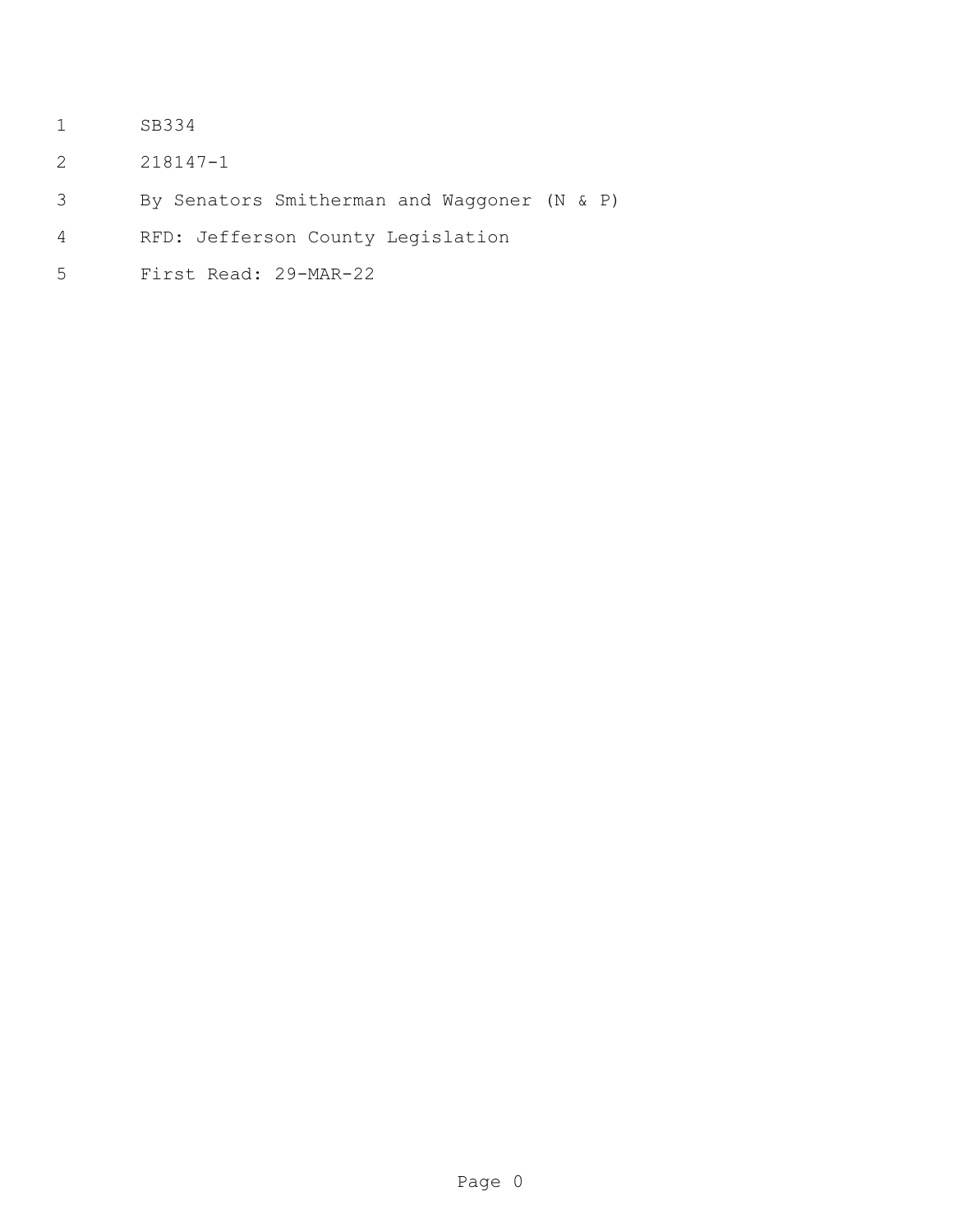| 1             | 218147-1:n:02/23/2022:FC/ma LSA2022-815                        |
|---------------|----------------------------------------------------------------|
| $\mathbf{2}$  |                                                                |
| 3             |                                                                |
| 4             |                                                                |
| 5             |                                                                |
| 6             |                                                                |
| 7             |                                                                |
| 8             |                                                                |
| $\mathcal{G}$ | A BILL                                                         |
| 10            | TO BE ENTITLED                                                 |
| 11            | AN ACT                                                         |
| 12            |                                                                |
| 13            | Relating to the City of Homewood in Jefferson                  |
| 14            | County; to authorize the City Council of the City of Homewood  |
| 15            | to establish and regulate the operation of an entertainment    |
| 16            | district in the West Homewood Business District as further     |
| 17            | described in Homewood City Code; and to authorize the city     |
| 18            | council to provide penalties for violations.                   |
| 19            | BE IT ENACTED BY THE LEGISLATURE OF ALABAMA:                   |
| 20            | Section 1. This act is adopted pursuant to the                 |
| 21            | authority in subdivision (31) of Section 104 of the            |
| 22            | Constitution of Alabama of 1901, as amended.                   |
| 23            | Section 2. (a) The City Council of the City of                 |
| 24            | Homewood by ordinance may provide for the establishment of an  |
| 25            | entertainment district in the area of the city designated as   |
| 26            | the West Homewood Business District in Exhibit B of Resolution |
| 27            | No. 21-184 of the Homewood City Council, generally along Oak   |
|               |                                                                |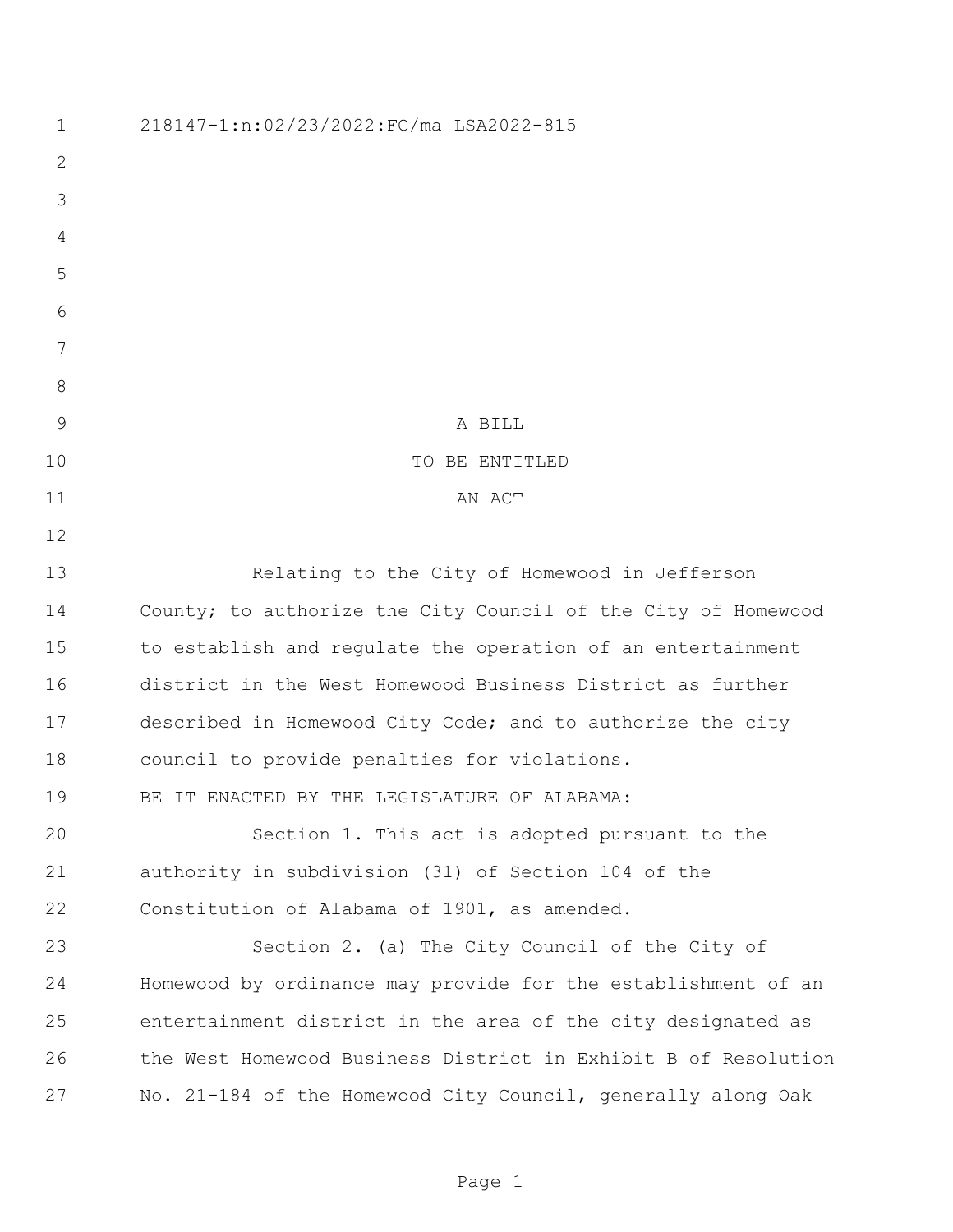Grove Road and Oxmoor Road. The ordinance of the city council shall specifically designate the boundaries of the West Homewood Business Entertainment District and shall regulate hours of operation of an entertainment district, may provide for the revocation of the entertainment district designation, and may regulate any other aspect of the operation of entertainment districts.

 (b) Any retail licensee of the Alabama Alcoholic Beverage Control Board licensed to sell alcoholic beverages for on-premises consumption located in an entertainment district shall be authorized to obtain an entertainment district permit. Notwithstanding any other provision of law, any licensee that receives an entertainment district permit shall comply with all laws and rules governing its license, except that patrons, guests, or members of the licensee may exit the licensed premises with open containers of alcoholic beverages anywhere within the confines of the entertainment district, but they may not enter the premises of another licensee with open containers or closed containers of alcoholic beverages acquired elsewhere. In addition, the ordinance shall prohibit a person other than a retail licensee from possessing or bringing in the entertainment district an open or closed container of alcoholic beverages acquired outside of the entertainment district during the hours of operation of the entertainment district.

 (c) The ordinance of the city council shall be enforced by the City of Homewood and shall provide penalties